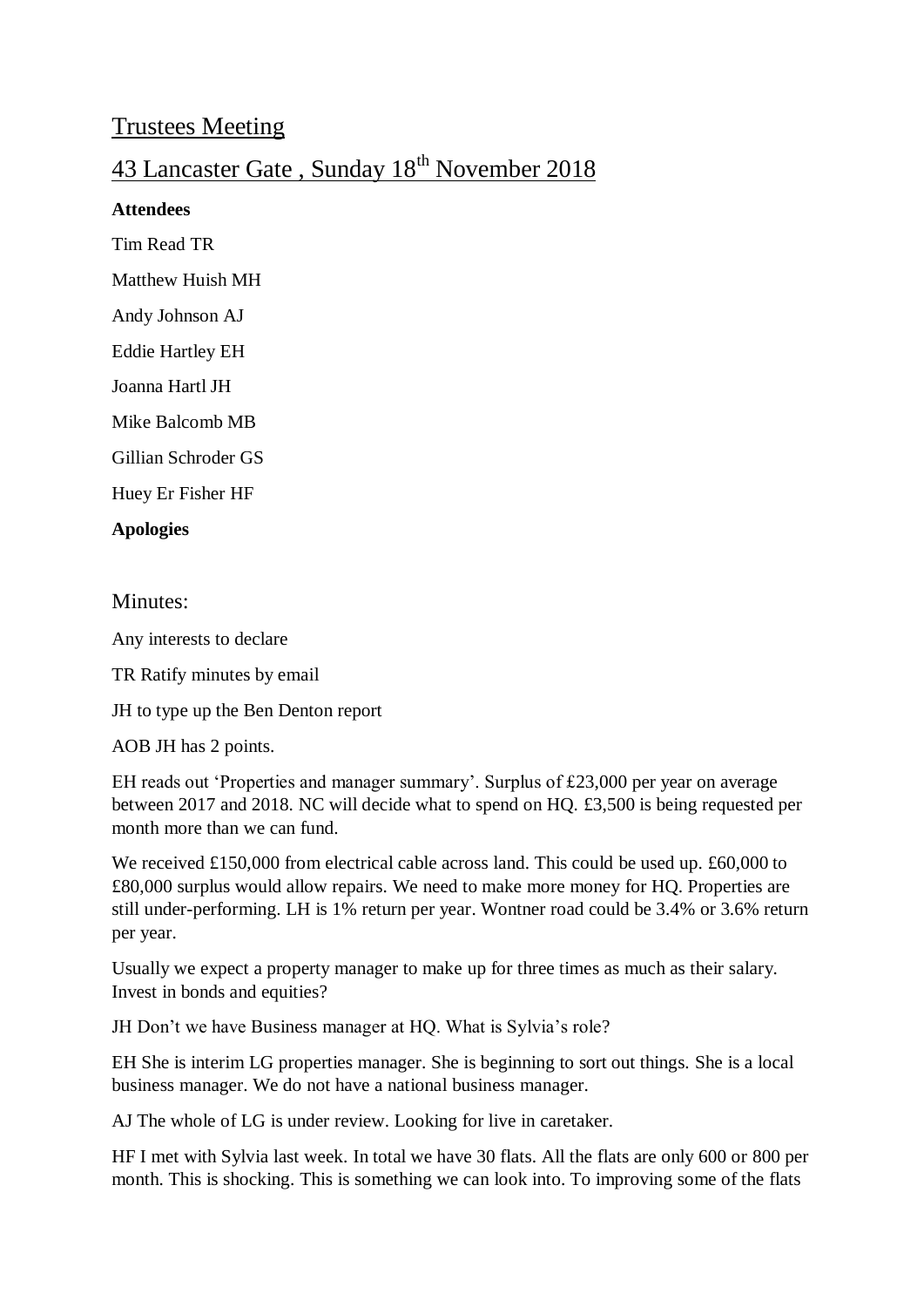and increase the rent. Currently all bills are included. The tenants should bare these costs. We are under performing. Some rent is not collected, because tenants have issues with the lift.

TR didn't someone compared with market, and it was favourable.

EH From the  $\mathbb{R}$ 

beginning he was given the remit to keep the rent to a maximum according to the market. Finally, we put Sylvia on it and she has a big list of things to correct; it has been mismanaged.

HF We need to know why it is not performing well. Someone needs to investigate these issues. We can take it off the market,do it up to a good standard and get the best tenant in. We can do this one by one, for each flat.

AJ with HMO council tax must be paid by Landlord. But we can increase rent. We should factor in the utilities. So this is spot on. This is why a business manager is important. Need fresh eyes.

JHI want to fill in. The reason for low rent was to encourage  $2<sup>nd</sup>$  gen to live here. Tom O'Connell did tell me there was a reduction for Council Tax. We need to investigate this. We can't put a meter in each room because of cost.

JH Therental agreement needs to be re-written

Action Point: HF follow up with some of these points with Sylvia (tenancy agreement)

HF I can follow this through and she sent me a tenancy agreement

TR Terry is not involved any more

EH He wore himself out. Terry battled for a long time getting information. He said he needs a rest. Sylvia has stepped in. She has raised the rents over the last several months and is sorting out the costs.

# Ed Stacy Proposal for Farm

TR gives a background. We have had a number of proposals. Most house building companies are not ethical. Hanex made a proposal for 10 acres.The Solar farm company also want to increase their land. This would requireus to lease the land for 40 years extra. So that was more attractive, and we took that offer. They are negotiating with the council. This will be a wait of 2 to 3 years.

TR Ed Stacey found out and was worried. It's not that we are selling the land. He wants to build on the land. He made a simple proposal.

AJ Looked at the proposal by Ed Stacey in detail. It is similar to Ben Denton's, he works for Legal & General. Ben Denton gave us a good presentation. Ed's proposal is building on small plots. Planning permission may be difficult. I don't think Ed would be a good project manager. We could free up some money, employ a local contractor to oversee the project and one of us be a liaison. I have worked with Ed he is a good carpenter, but he is not a developer. You need to know a lot and liaise a lot. It would take 9 months to build half a dozen houses.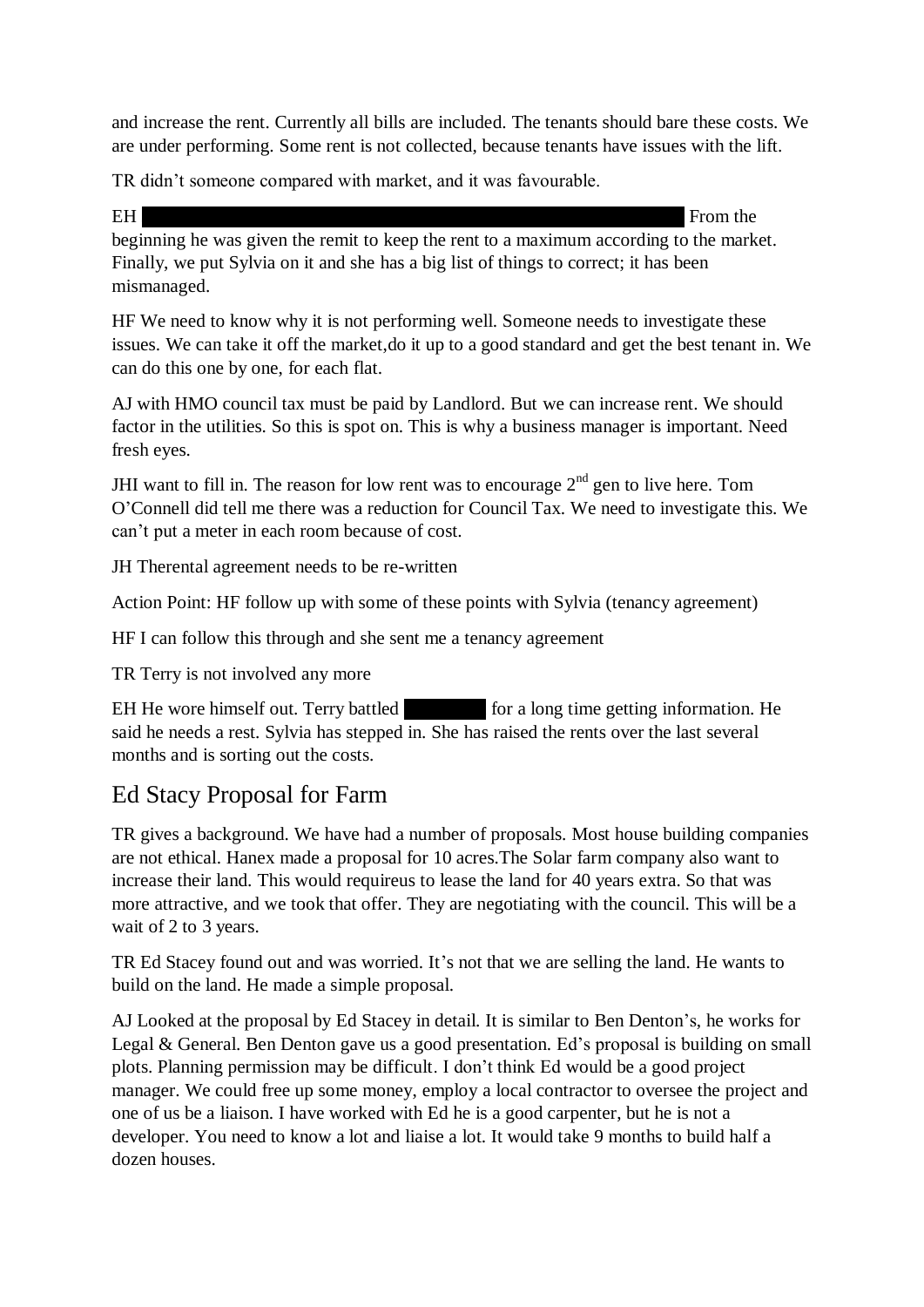Also, we have employment land. Part of the land for the solar land could be sold to get money. Swindon wants employment land. Lease hold is better, it would be for 150 to 200 years.

EH look at numbers. I had a talk with Philip Brouard. He doesn't believe the numbers. £260,000 to build. The rates do not vary much. Ed's numbers are not completely right. We are also not VAT registered. If you get a full contractor, you don't pay VAT. But if we manage it, we pay VAT and then have to get it back. Looks at from rental and selling income. £420,000 for selling, so could make money. Rental not bad.

AJ what was the rental return?

EH The rental return is £1300 per month with 95% occupancy. On Friday the FC (Finance Committee) looked into it. They said we don't have enough information yet and need to do more research.

JH did that figure include labour costs. Ed Stacey said that he could do it without main contractor, it's a middle man.

EH £1400 to £4000 per square metre for the build. 120 sq metres for a 4 bedroom house. The financial side becomesdifficult because of the VAT.

JH What if you set up your own development company?

TR In reality we are short of money, though we have incredible assets. I think it is quite good, but Ed Stacey is not necessarily the right person. Why don't we test out, and give him a plot of land?

JH Behind the Smithy there is a plot of land for 3 houses. Or one behind no 19. Ed's capability to do physical work is 2 to 3 days a week.

AJ 6.5% return from house on a farm. Which is good. Also using a main contractor you get a 10 years guarantee on the property. Get a discount from several houses. There is also insurance etc, and there is a lot to it.

HF based on the info we need to look at the time frame. Long term is not good for us.

EH this is primarily a FC project. They bring a package to the trustees to decide on. My recommendation is to send it back to the FC and for AJ to help them.

Action Point: AJ to give Ed Stacey's proposal to the FC, with the idea that the properties are for rent not for sale.

JH There are also kit houses. They will get planning permission and are now in the building field.

## 8. Adopting equities and fixed income investments

EH reads report. 36% is known to be put in to investments for a charity. We are 98% in property and 2% cash. We as trustees should read the charity commission document. Rathbones isa fast growinginvestment company in London. We should be fully informed first. The FC suggest Wontner road as a test situation. But first we should inform ourselves.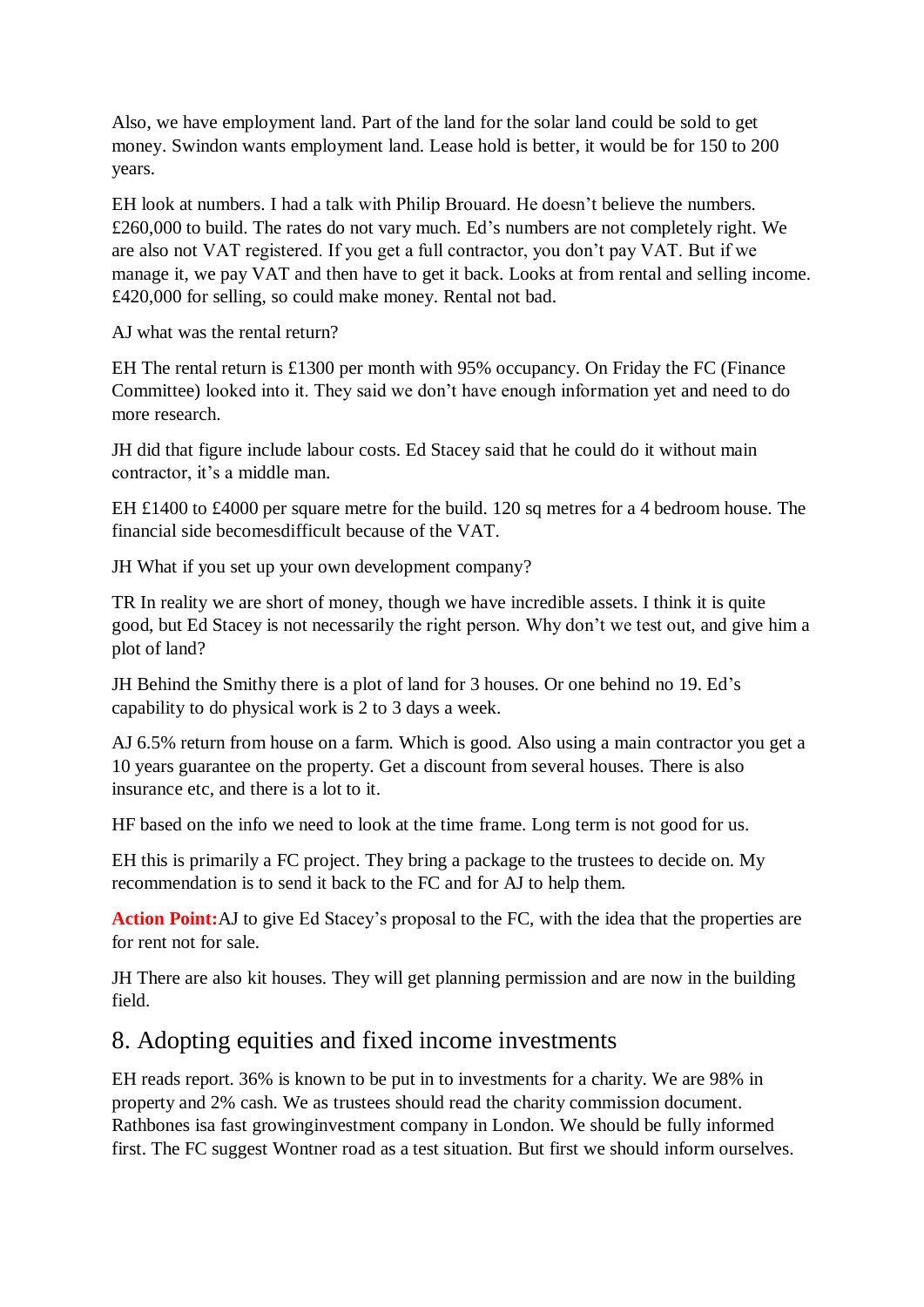TR reads points from Chris Jones. One tenant is in default, owes a year's rent. Rent is unlikely to be more than 3%. It is difficult to manage as it is far away from our other properties. No members currently living there. Not associated with movement. Put property on market, without further delay by Friday  $30<sup>th</sup>$  November.

AJ It does have some history. But no emotional connection. We are talking about putting money into in anyway.

EH this is the easiest one to sell.

HF the income is not reflection of the property. The mortgage is so low.

TR we don't have enough competent people to run our properties. So we are losing value.

HF so the property is not the problem, it's the people. We have potential to have income.

AJ this is a good test case, because we have a lot of properties with a lot more value. Then we can show the membership what we have done. Gives us a way of seeing more avenues. Build two properties and get a 6.5% return.

TR it would only work if we have a property manager. Who can manage it? Keiko, because she is competent.

JH we would have £1 million left over. That is enough to pay for the build of 2 houses. If you sell them 2x 420 000. And £500,000 left over to invest in Cleeve House.

EH We need a systematisation of our processes. We should work out proposals on paper first. Thenshow the projects side by side and then make a good decision.

TR no one is suggesting we decide now.

MH is Chris Jones suggesting the sale of Wontner road to get fixed income investments? This Is his proposal? How do those fixed income investments work? With Wontner road you get rent each month.

GS you get dividends twice a year.

EH Chris Jones is saying he could make 5% for FFWPU. We are getting 1% on properties so 5% is much better.

JH so [the sale of Wontner Road] is not for properties it is for fixed income investment?

AJ we could do 50/50 for a test case.

TR should we diversify or not? We need to try.

JH the reason we didn't was because of we have educational properties. They were not bought as an investment, butfor accomplishing the goals of the FFWPU. We don't use them for the reason they were bought. When I became a trustee, I was surprised we look at properties as investments and not to further the goals. LG was 70% for investment, 30% for FFWPU goals.

AJ we have had discussions. We need national goals and anagenda, so the FC can support it. At this moment we don't have a realistic vision to allude to. We a need vision.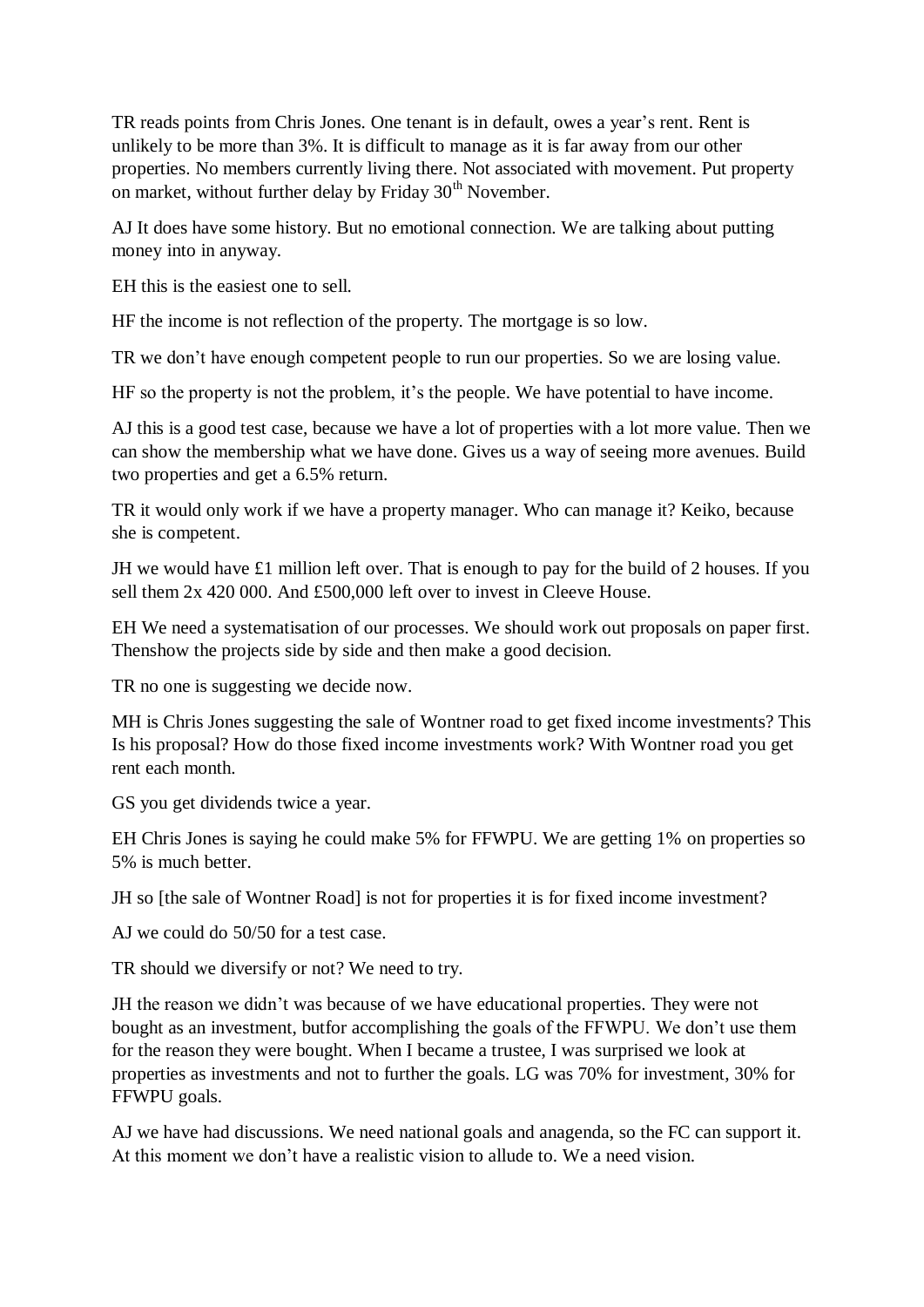EH vision, mission, strategy.

TR what is your view Mike?

MB I don't want to get into details, but I can share a story in Philadelphia. A Proposal came up to sell it at the market rate. Then a property developer next door made a proposal to knock down both buildings and building student accommodation. We had full the financial details and used it as a test case. We are not in property development, but if we see people with the experience. God has a big vision. We realised we don't know how to manage our properties. The board should review the proposal and membership should have the facts.

Worthy exploration. It could be a good test case. I assume you have the authority to make this decision. It is discouraging to hear that people are not paying rent. Weigh up if this can be remedied. The board should not weigh through numbers.

TR thank you. In the past we have been constricted by the fact that we had to ask for permission. We would need to ask you I guess?

MB there is a white book of properties at International HO. So for the sale over certain amounts you should askHQ . As trustees, if you come forward with a proposal I will advocate it. Wontner Road probably doesn't, but LH or CH would.

AJ we are not the gurus. That is why we need a property guy. We need to look for somebody.

TR my concern is the FC is weak on ability and man power. All problems come from bad management. Are they capable of making a proposal? So what do we do?

AJ we could ask someone ad hoc to come in.

GS Could ask someone from Hargreaves Lansdown to come in.

MH Simon Rosselli said someone is looking at LG and CH.

EH We need someone to sign off.

AJ I thought with the charity law we can ignore that.

EH We are dealing with public money that is thing.

**Action Point:** TR let us ask FC to come up with 3 different proposal from the sale of Wontner road.

TR then we could test Ed Stacey's proposal for one house.

EH If we sell. It would have a quick turn-around.

MH when should the submission be by?

JH FC wanted to vote by  $30<sup>th</sup>$  November. This is too soon.

EH how can we strengthen the FC? The FC works for the trustees. Gary was amazing and powerful, we would like to get him back. Only three people and not effective.

TR Terry was a trustee and joined FC.

JH but he got burnt out.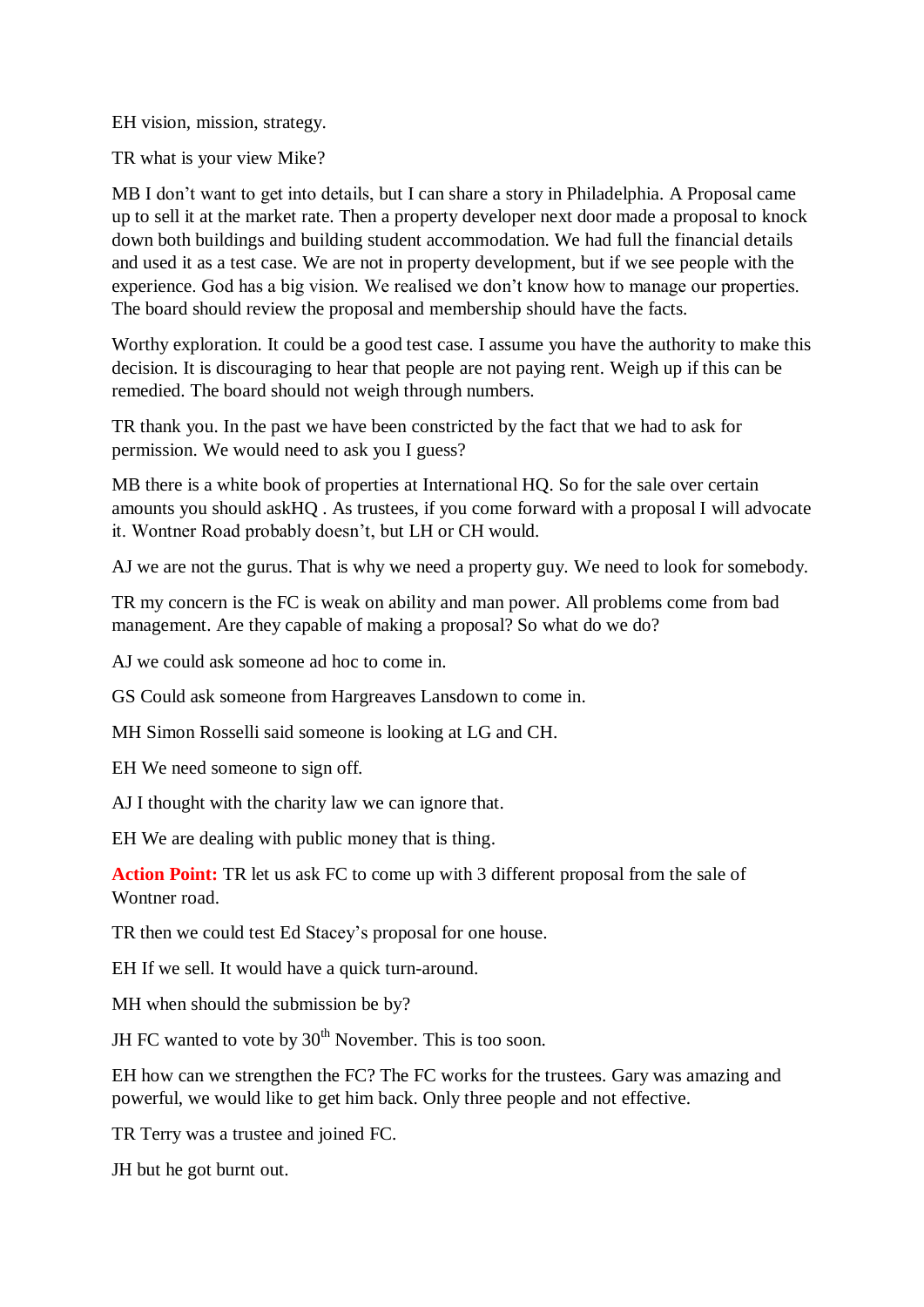AJ he is still a trustee by law.

**Action point:**EH to takeTerry off Trustees.

GS what if Chris Jones came over to tell us about the investments and to hear more?

TR We need someone more impartial.

AJ what about a charity's help? Rathbones is an investment company so has an agenda.

**ActionPoint:**EH to ask FC for three different proposals. Also mention Smithy land.

AJ I would like to oversee that and be a part of it.

10- minute break

## 9. Systemisation of financial decision making

EH We waste time when people talk around the subject. Occurred to me we are not systematic. Came to light when we discussed Livingstone house future. Then I talked to Simon Rosselli, was anything decided, what did we get out. So I broke down into projects, pulling the strings together. This is classic how to make decisions. Have a common understanding of problem, next step is to look at possible solutions.

Assign a chair and maintain focused discussions. We need to deliberately target and answer specific questions. We need to focus our minds on creating these proposals.

AJ it makes sense if you are just making money. But to embrace everything we do... It's just financial decision making.

TR no its everything

AJ it's a bit convoluted really.

EH focus on filling out a form to give you the information you need to make a decision.

JH it's what you learn when you study management.

TR we could get FC to go through it and get a risk assessment.

AJ we don't know if we are going to sell it

HF personal I am against it. I have ideas I would like to suggest. It's is a grass rootsproblem. We have so much assets and we don't manage them well. It's not about having too many and sell one to help the others. At the moment it is sell sellsell.

EH we have not sold a property since 2007. So we are not a sell people. Wontner road was my last on the sell list. Selling can be very good, but if you come up with good ideas.

TR so maybe instead of asking the FC what will you do with this money. Shall we ask them to come up with proposal for the property.

**Action Point:**HF to propose ideas to the FC for Wontner Road. Due 2 weeks from now.

HF how long can you give me?

TR a couple of weeks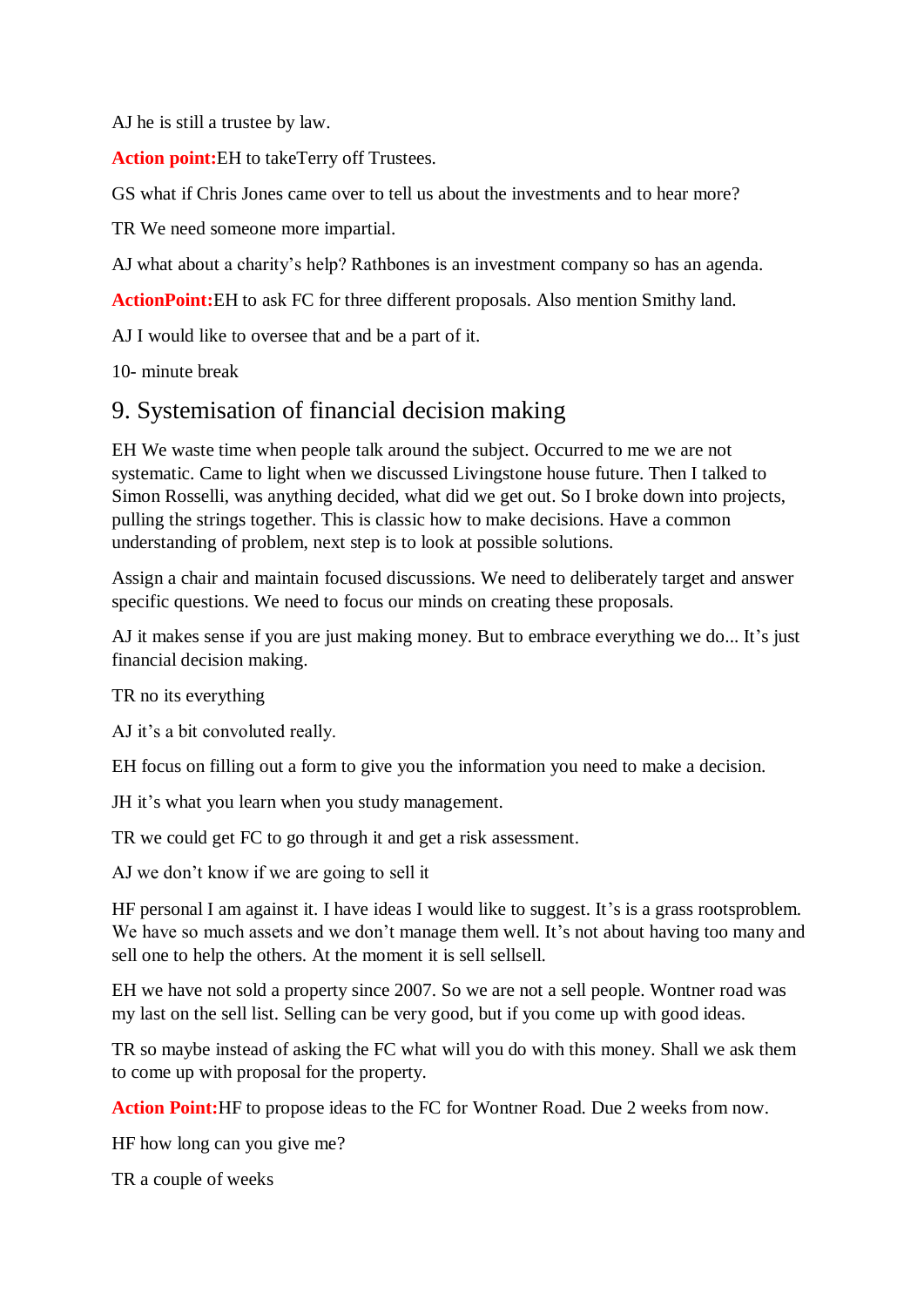HF would like to visit the farm to understand what we have. And Wontner road. 2 weeks in enough.

TR we can do it by email, to look at the proposal. And then I can send it to the FC. Did we get side-tracked.

EH need a system for proposals

TR it can be in a form of questions to the finance committee, eg what are the risks?

## Finance Committee minutes

TR there is a gap. Simon gave me the action points from their last meeting. We need to get them on board more. Simon does everything.

JH but even if we don't have minuteswe should have a summary of an outcome.

**Action point** TR will push for summary from FC.

# Safe Guarding

JH Tom O'Connell wants to have an in-housetraining session on what they can and cannot do as an employee of FFWPU or as a volunteer dealing with children. He wants to organise that with a company that could provide it. This is an HR issues. GA have been taking care of it up to now, but it is HR remit. Sylvia had the idea to do an online training. She foind an online training where you can log in. Gives you the confidence boost to know what to do. Eg not sitting alone in a room with a woman. It is protection for the pastor and to do their professional role with confidence. Costs 3x the amount if on location.

TR has she researched already online courses?

JH yes. Funding was agreed for this.

MH sounds like an operational expense.

AJ we should do it by law anyway.

JH planning to have a meeting with Tom and Sylvia on safe-guarding issues .Christmas coming up. Before the next trustees meeting. So we know where they are.

MH Sylvia is not in this week.

JH the problem with Tom and Sylvia is they don't work the same days. The other points were about the WAIT investigation.

**Action Point:** JH to setup a meeting with Tom and Sylvia before next trustee meeting.

TR there was an allegation that someone was abused by our staff.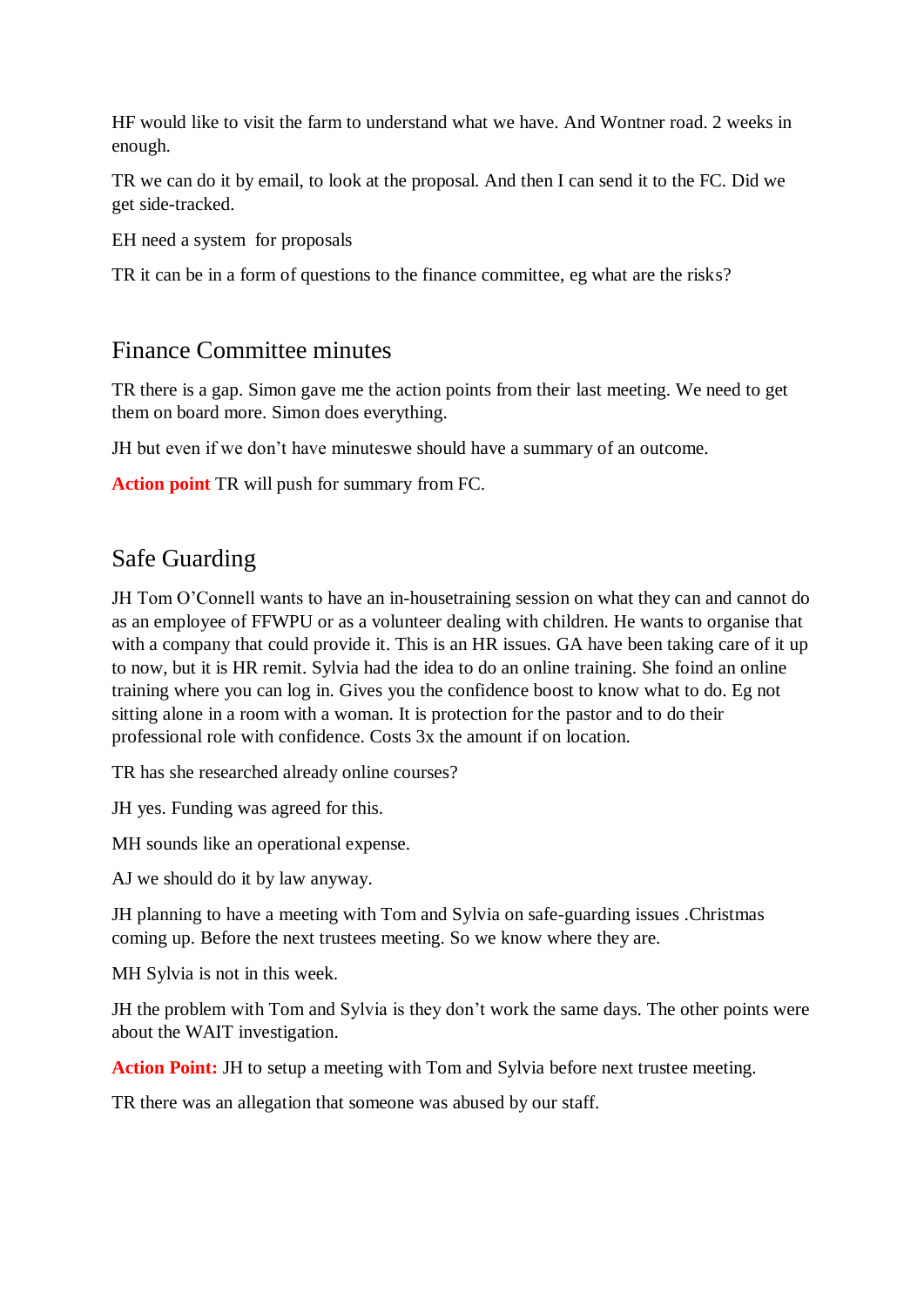JH it was not from the person themselves, so it is hearsay, but it was nine years ago. The WAIT trustees did their due diligence, but did not make a report or make an official conclusion, so that people could feel relieved.

MH it was news to her. I told her of the investigation.

JH most of the WAIT trustees are FFWPU members. So they have been asked specifically to provide their enhanced DBS checks. That is work in progress. There are 80 who have done the enhanced DBS check, a few are waiting. If we need it we can check it ourselves.

TR as trustees we have to have ours done.

JH I haven't done mine as I was ill.

**Action Point:** All trustees to get a DBS check.

# Cleeve house

AJ spoke to Miriam Zaccarelli, Terry Linden-Fermor and Mervyn Claxton. Asked Miriam if she want to wind up the business. Do you really want to work all those hours and not get anything out of it? She is thinking about getting another job. She would get someone locally. I asked her if she would like to stay locally. She thought she would have to move out. After the safety works are done would she like to continue. Miriam said maybe.

TR why do we want to do the safety works?

AJ if we want to do anything at all it needs to be safe.

MH if we want to sell we wouldn't do it.

AJ that decision has not been made. If we don't have a strategy, then a decision cannot be made. We should get the basic works done, electrics and fire.

TR if we sell it they will have to be done anyway.

AJ need a cooker to do weddings. Spoke to Mervyn, he can do fire alarm and electrics, which is nothing likethe cost we thought it would be.

TR are we expected to sign that?

JH it was decided in August in Cleeve House.

AJ No, it was decided to look at electrical and gas. Not for the cooker hood.

TR are the FC looking at that?

**Action points:** AJ to chase this up. [electrics, gas for CH]

JH Gary was responsible for this as it was his job. Simon says it falls into our laps

EH I am frustrated as we send Terry Linden-Fermor to survey. So I am expecting him to come back and say what on the survey was not accurate.

AJ He has done that. He has sent it to Simon.

EH I haven't seen it.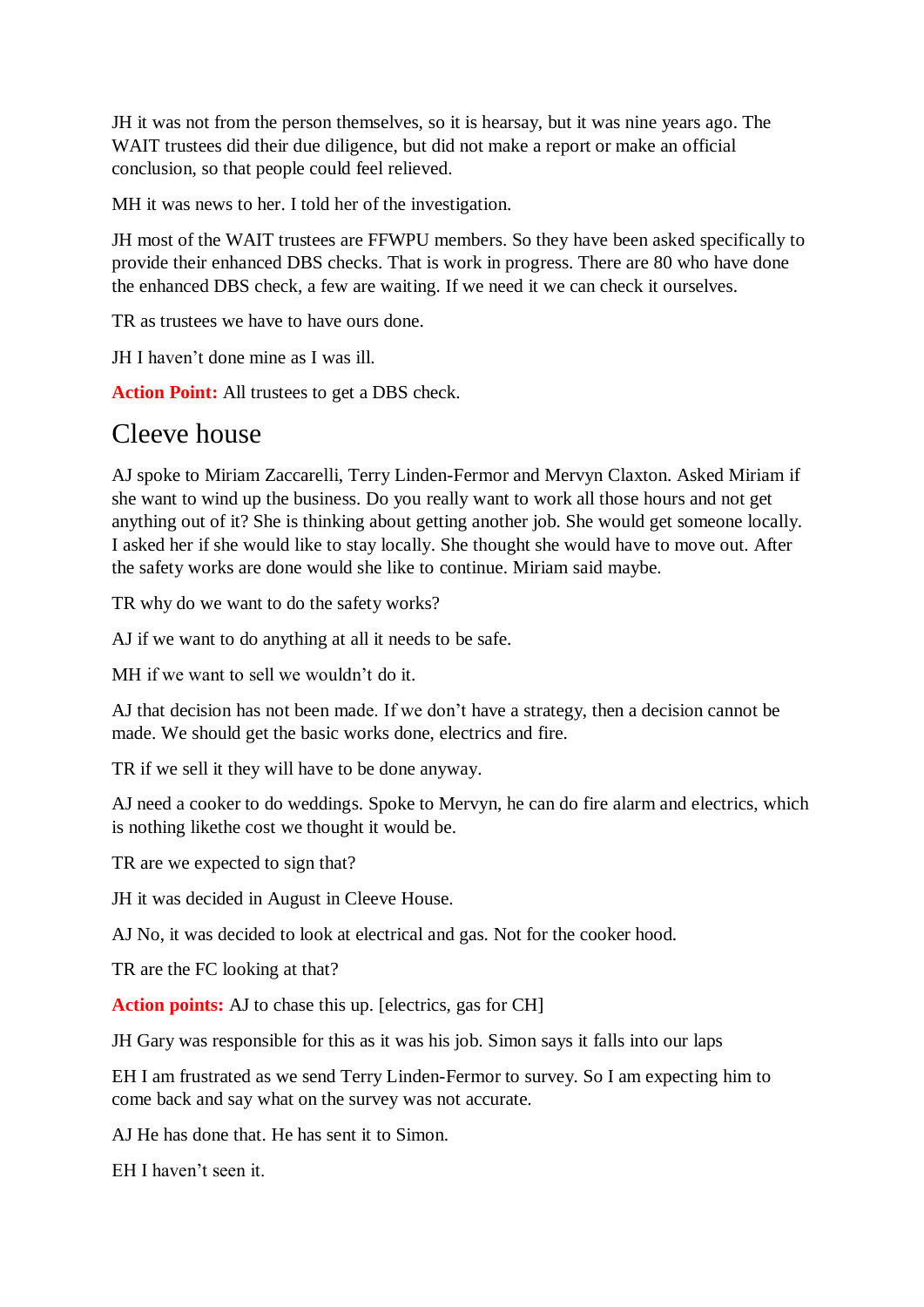JH The projection was putting a new roof on in 5 years. It was just possibilities.

**Action Poin**t:EH to call up Terry Linden-Fermor for his survey.

AJ in the meantime the cooker is being finished. I spoke to Mervyn, but have not heard back from Simon. We requested Simon to get this done as it is of some urgency. Urgent because of the workshop.

**Actions point:**AJ to pursue the cooker issue.[Spoke to Mervyn, but not heard back from Simon].

MB True Mother wants Cheong Pyeong programme in UK. US program was 1million cost. Does this affect your decision making process?

TR Camberg will win.

MB Camberg can only do once a year. Minimum of 300 people at a time.

EH in a tent?

MB we have two people getting educated on what it will take. We want a plan that is a winwin for the host and the participants.

AJ what does it include?

MB 2 or 3 days workshop and someone to oversee records. He will come in 2 or 3 weeks to give you some facts for 2019.

GS could it be rented?

MB It could be anywhere. True Mother wants us to liberate up to 430 generation.

HF What if we build something with True Mother's money, a purpose built building?

MB she might be willing to invest in it, or Europe as well. We are going to do it anyway, so how can we prepare well. I will try to send you details.

#### 13. Update find business manager

TR two applicants?

AJ Ron just dropped out, so none.

MH he said he doesn't have experience in buildings.

TR if we have an intelligent person they can find things out.

AJ you need someone to hit the ground running not learning on the fly.

TR Tim Miller gave a proposal to FC.

MH The FC said why have a consultant if we don't have a business manager.

AJ can I see the proposal?

**Action point:** TR to send out Tim Miller's proposal to everyone.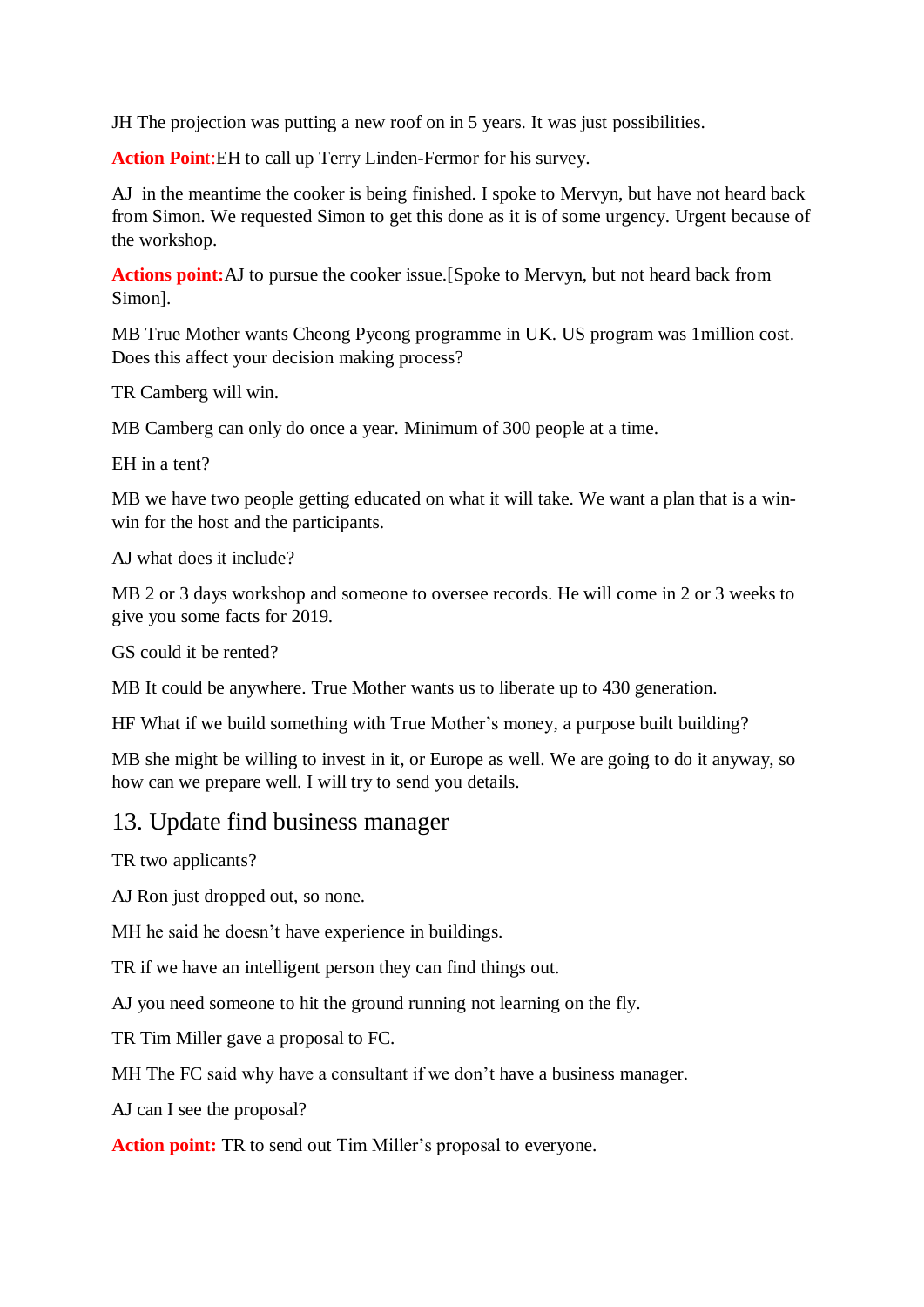EH Chris insisted writing the proposal he made. He was getting the wrong kind of applicants, he changed the job description. The past performance is not indicative of what we might get. We need to change the wording.

MB it's not limited to Unificationists is it?

EH No

JH We should advertise again.

TR should be the right job description.

JH who can put it in FFWPU newsletter, to get the role right?

AJ I wrote a proposal and a job description, but Chris changed it.

**Action Point:** TR will follow it up with Simon on [the job advertisement for a business manager].

MB why not advertise in Europe and US? There are lots of European member in the states.

MH we have done that.

# Charity Status

TR I met with Mark Brann. I tried to get a meeting with Daniel Pollitt, EH and MH to create a charter from our governance document. We have a governance document which needs to be re-worded . Daniel Pollitt is happy to do that. Date is in a few weeks.

Within that came up: we should formalise how we do our own meetings, clear period of office and voting people in should be written down.

JH I thought it was.

EH it is not clearly defined.

TR and how we hold our meetings.

#### 15. Incorporation of trustees

TR David coombs said he wants to do it. Waiting for him to get back to me, if not we will get someone else to do it.

#### 16. Preparation for AGM in January

MH decide on the  $12<sup>th</sup>$ . Lancaster Gate. Afternoon. 2pm start. Invite the trustees for a report and some questions.

JH just FFWPU member invited?

MH yes.

TR we should make a report to the membership.

AJ what is the format?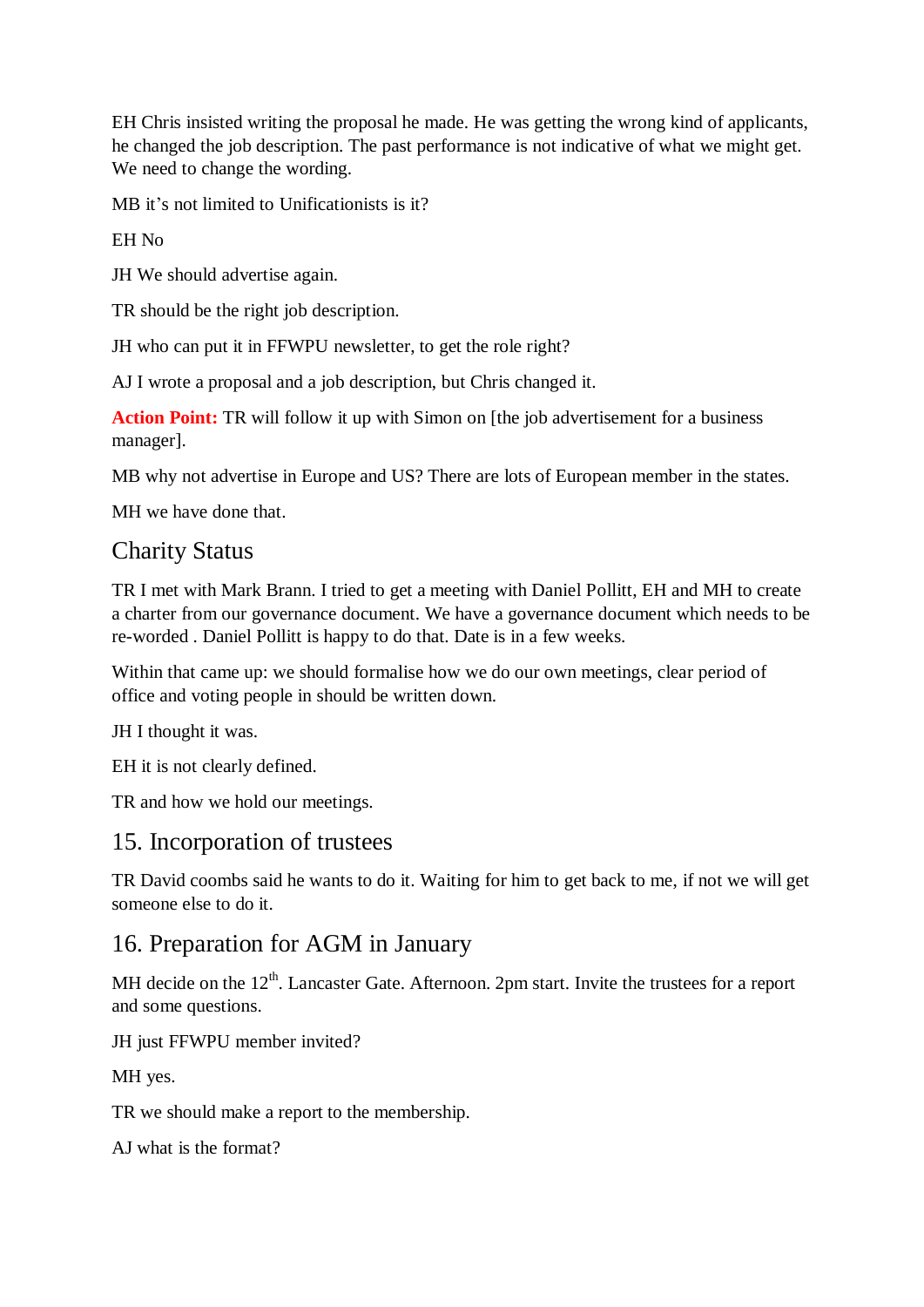MH there can be a short session of presentations orally. Then open up the floor to questions and discussions. Pre-prepared questions.

TR the purpose is to inform the membership.

MB I suggested an AGM would be a good things to do. Should have a report from the chair of trustees and National leader. Questions should be given two weeks in advance and questions on the day. Performance status and how member can be apart of decision making to avoid rumours. Limit to 2 hours. Disciplined agenda. This should elevate MH, and give him the opportunity to give an account. Not all reports are necessary. E.g just blessings. Is it required by law to have on?

TR At the moment it is not.

# Treasurers report

EH the treasures role is to ensure the financial systems of the charity work. So that is why HF is going to talk with Helena. The second role is the liquidity of the charity. That is for the FC and the FC works on behalf of the trustees, but the buck stops with the treasurer. The third is the audit, which happened on time last year. Learnt some lessons which we need to tighten up on.

We are not worried till next march, which his when theprocess begins.

As for myself I am here till I am no longer needed. if HF needs me till January.

JH Will you still be financial manager?

EH yes as financial manager but not a voting member. I have been a trustee to long, so the hand over is looking good.

JH what is the name of the new auditors?

EH Moore Stevens.

HF I think I am ready for this role but like to keep EH as a mentor. For the legal side. But I am ready if the trustees want me.

EH this is the second to last meeting maybe I will attend. I can be a non-trustee mentor.

HF I am passionate about the asset side. If I am allowed I would like to fully suggest ideas and make suggestions.

AJ I would like to work with HF, she is getting her hand on it quickly and she is working outside the box.

HF my background is property investment.

**Decision Point:**Everyone is okay with HF investigating and making suggestions on assets.

EH gives a run through of the numbers. Some numbers are wrong. We are getting £1500 from the farm. Regional tithes are more or less correct. Gift Aid, I'm looking for a figure from natural numbers. Wontner road is wrong. CH is a disaster, numbers not right as we are not receiving rent.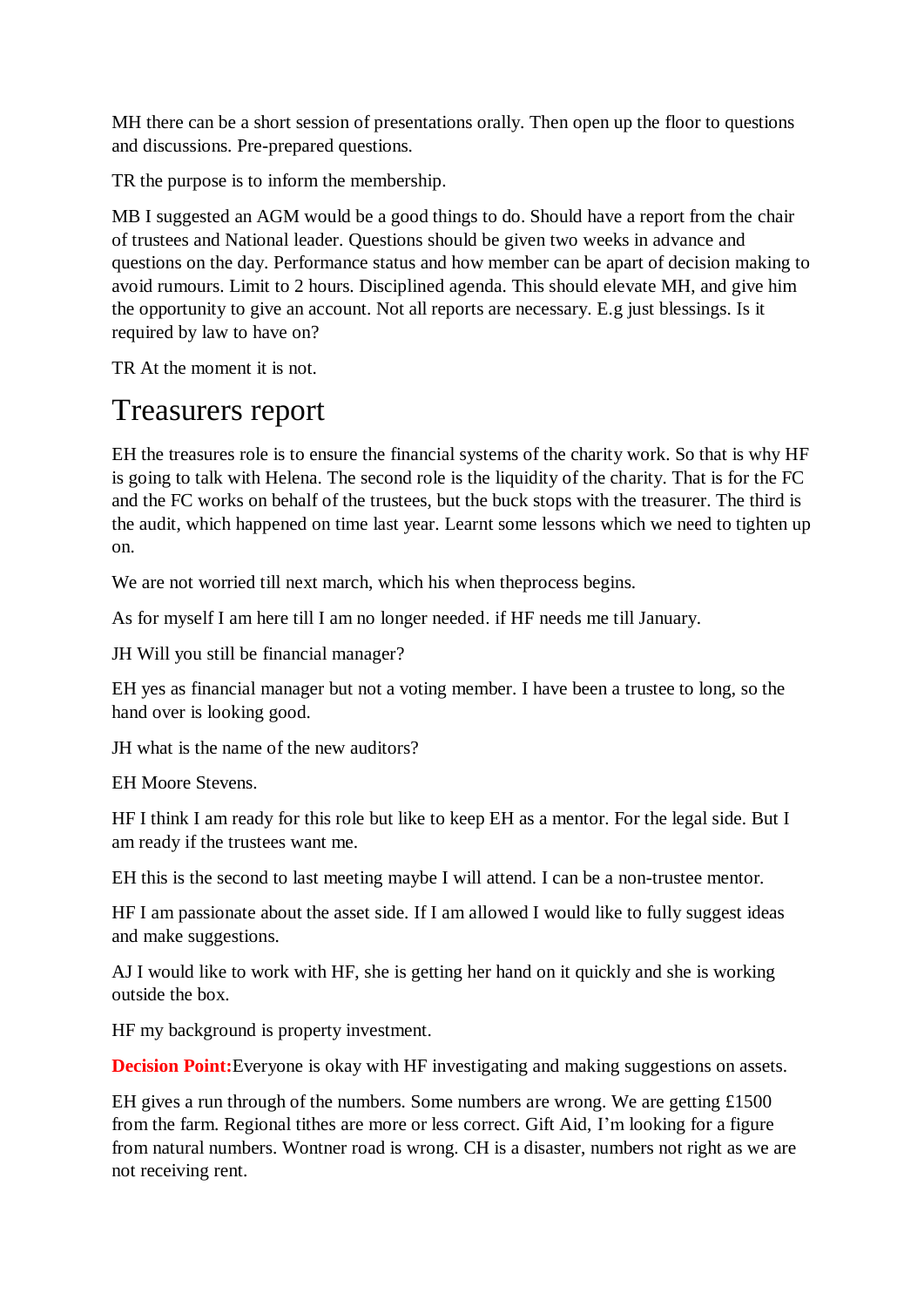JH they have asked her to close down for three months.

EH the main point is that we are at least paying our way. But need more income.

HF is the £12000 from LG rent is that from that actual income?

EH at the moment everything is coming into one bank account. I have generally said to LG if you have a gross of £27000 and net of £25000 then you are doing very well. The main thing is the bottom line, running profit loss account. That shouldn't go into minus.

# Trustee Conference

AJ quick summary. Most important to see the charities that came along. The things that stood out were mission or money. Getting balance right is what a lot of charities are struggling with. Charities are suffering a lot from Oxfam problems. UK has the best systems, we all are bonafide charities. There is a lot of expertise in this organisation, some even for free. Not enough personnel to do everything, each of us could look at one thing.

Getting people to volunteer is difficult. Talked about micro volunteering, for one or two projects, to get people involved.Their suggestion was making clear 'what we want to do in next five years, to have an overarching goal.

Charity shops are really a good way of earning money. They are in competition with ordinary shops.

Tech. the larger organisations are making a lot of money through tech. Talked about AI.

Ethics,should use Nolen principle.

GDPR is making life difficult for everybody.

# Floor boards

TR who is responsible?

AJ Julian

TR lets tell him to get on with it, along with Sylvia.

**Action Point:**TR tell Sylvia and Julian they are responsible for the floor boards.

#### Database

MH church desk, forget it. Tom did research called Breeze, Selina likes it. Easy interface. Set up over next couple of months and show it to Council of Communities. We can try it and if we don't like it we can stop.

JH I read a book. If you have a meeting the agenda should include what we have. Sometimes we may not have something to say about it, but it should still be on the agenda. So we say 'no necessary report needed it is all okay'.

My personal request is we discuss, how our public benefit. Not just discuss properties. I went to the Blessing Festival. Would like a brief report from Matthew at the beginning. To help us feel we are a public benefit.